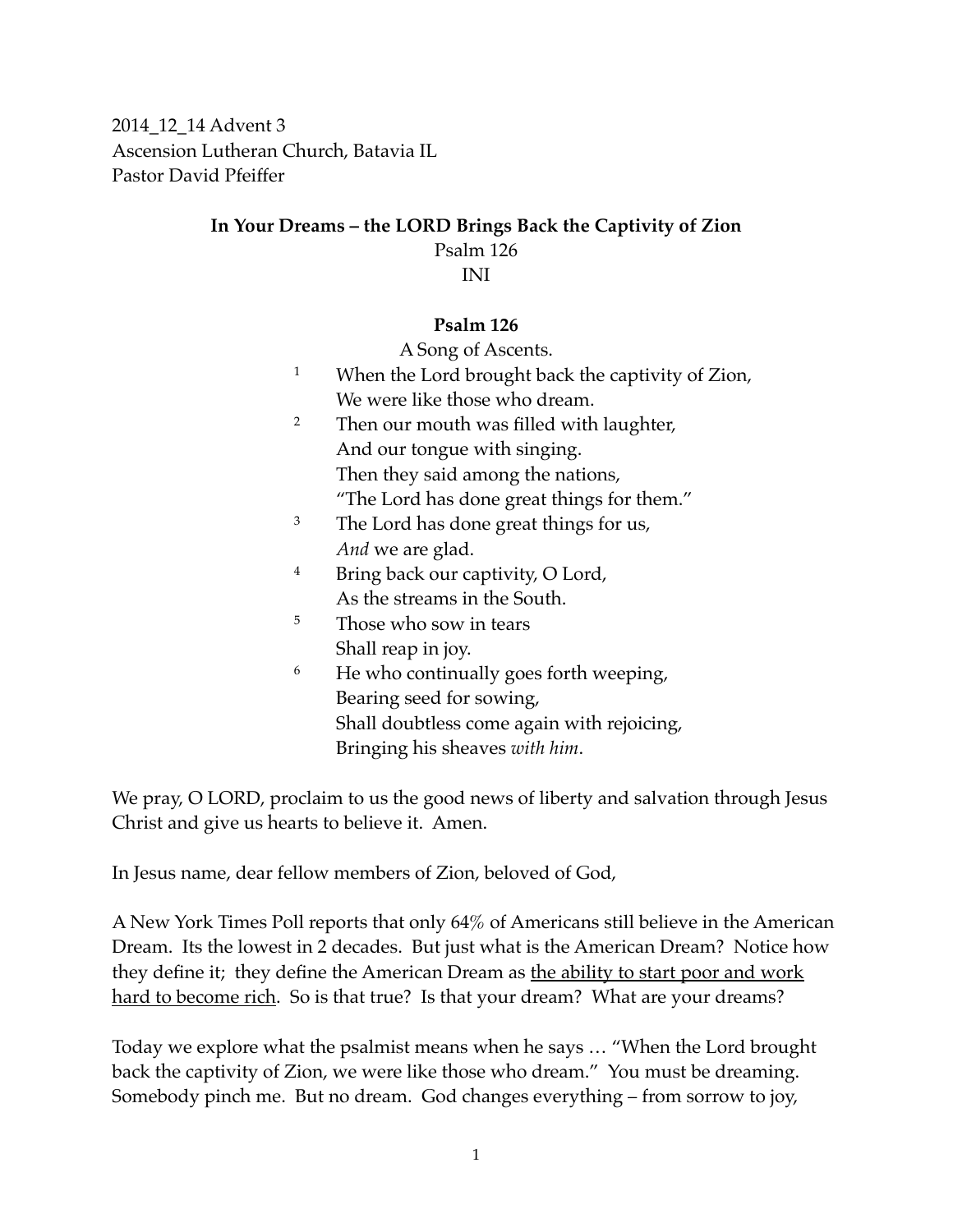from sowing seeds in a dry desert of tears to a fruitful field of joy. He makes dreams come true. But in order to understand what this really means – we need to dream; to dream God's dream and imagine the future He has created for us in His word. Today we dream of the day when the LORD brings back the captivity of Zion.

Maybe your dreams are not the American dream. Maybe you are not caught up in idea that life is about working hard and becoming rich. But you have other dreams. You have dreams about what your life might be, could be, should be.

A young couple imagines building a future together – you and her, the kids, dinners together, one big happy family. They want to get married and start having kids right away. He is a carpenter and plans to run his own business. So they dream of building their first house to live in; one with a big back yard and a swimming pool; a nice neighborhood with a playground down the street. She'll stay at home while he goes to work and in the evenings they'll sit down to nice family dinners together. They dream of a happy future together. But the economy took a bad turn about the time they got married. He struggles to drum up business for his construction company. In order to have that house they dreamed of, she'll have to go to work. They'll both have to work full time jobs to cover the costs. No dinners together. But at least they can still have the pool. Maybe. And a voice says, "In your dreams."

A high schooler dreams and imagines herself graduating high school becoming a great musician. People tell her she has a great voice; she's been in musicals and sung in the choir at church; and she plays the piano beautifully. She imagines her big break; a day when she will be discovered, when that will be her on the Voice and she will land a big recording deal. She dreams of becoming famous. Unfortunately, the big break came in another way. A broken spirit. She finds out that there are a lot of great singers out there in the world and they all want to become famous. Auditions are harder to come by than she thought and after playing bars and weddings on and off for 10 years, your dreams have faded away. You have a family now and kids who need you. And a voice says, "In your dreams."

A child dreams and imagines life as a superhero. He imagines being strong enough to withstand the world's worst enemies. He imagines being fast enough to save the damsel tied to the train tracks. He dreams of being a superhero. But on his 6th birthday, he discovers it is beyond his abilities. His mom and dad sit him down and explain how mom has gotten is sick. She's got something called cancer. She is going to die. And suddenly he realizes that the world's enemies are much stronger than he will ever be. He discovers that the train is coming much faster than he imagined and he'll never get to the damsel in time. And a voice says, "Yeah right, in your dreams."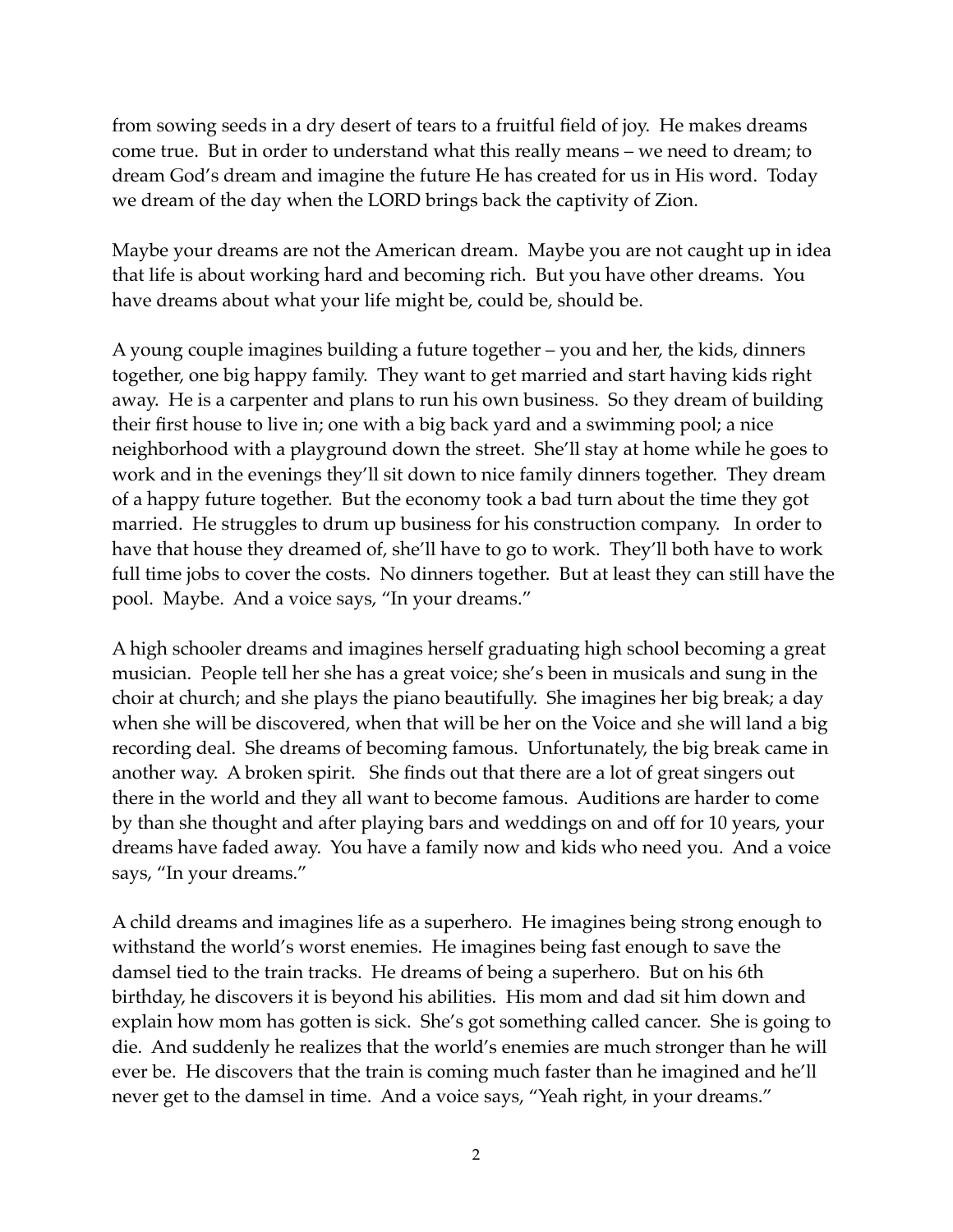People tell you to make your dreams come true. Simply set your mind to it. If you set your mind to what you want, you can do anything; you can make your dreams come true. Maybe you're dreams are not to become rich, but some other hope for the future. Well, what happens when you set your mind to it, put all your effort toward it, but for all you do, nothing seems to work out the way you imagined it? Life has a way of crushing our dreams. Bringing us back to earth. Back to reality. Circumstances; choices; people; abilities – we are limited. It leaves us defeated and held captive to that sarcastic voice in our head saying to us, "in your dreams."

It turns out your dreams were not God's dreams.

The nation of Israel had its own dreams. They imagined the day when their kingdom would become what God had promised. They imagined becoming a great and powerful nation. They dreamed of the day when a great king would sit on the throne of David once again, one who was exalted above all others kings and all other nations. They dreamt of fruitful fields, huge houses, riches pouring out of the Temple treasury. And they were sure the day had finally come.

Some have suggested that this psalm was written shortly after the Jews returned from their exile in Babylon. God had done a great thing. He had done something virtually unheard of in the history of the world. He had rescued a whole nation from captivity and returned them to their homeland. After 70 years of captivity in Babylon, thousands of miles from their homeland, the Persians toppled the Babylonian Empire and Cyrus, the great king of Persia, ordered the captive Israelites to be returned home. Surely the days of redemption had come and God would bring a King like King David to once again sit on the throne in Jerusalem.

But sometimes, dreams don't work out the way we imagine. They returned to a land which was devastated by war. Foreigners had moved into their homes and taken over their property. The walls of Jerusalem and the Temple were in rubble and there was little money to do anything about it. Meager harvests had left the poor especially impoverished. Families struggled to find a place to live; the people struggled to survive. And the oppression from surrounding nations would not end. Foreign power would continue to control them – from the Persians to the Greeks to the Romans, they would never be totally free.

So what is God doing? He was supposed to free them from their burdens, fix them, restore their power and kingdom. He was supposed to make them a great and powerful nation. It was their dream. They dreamt about what their life might be, could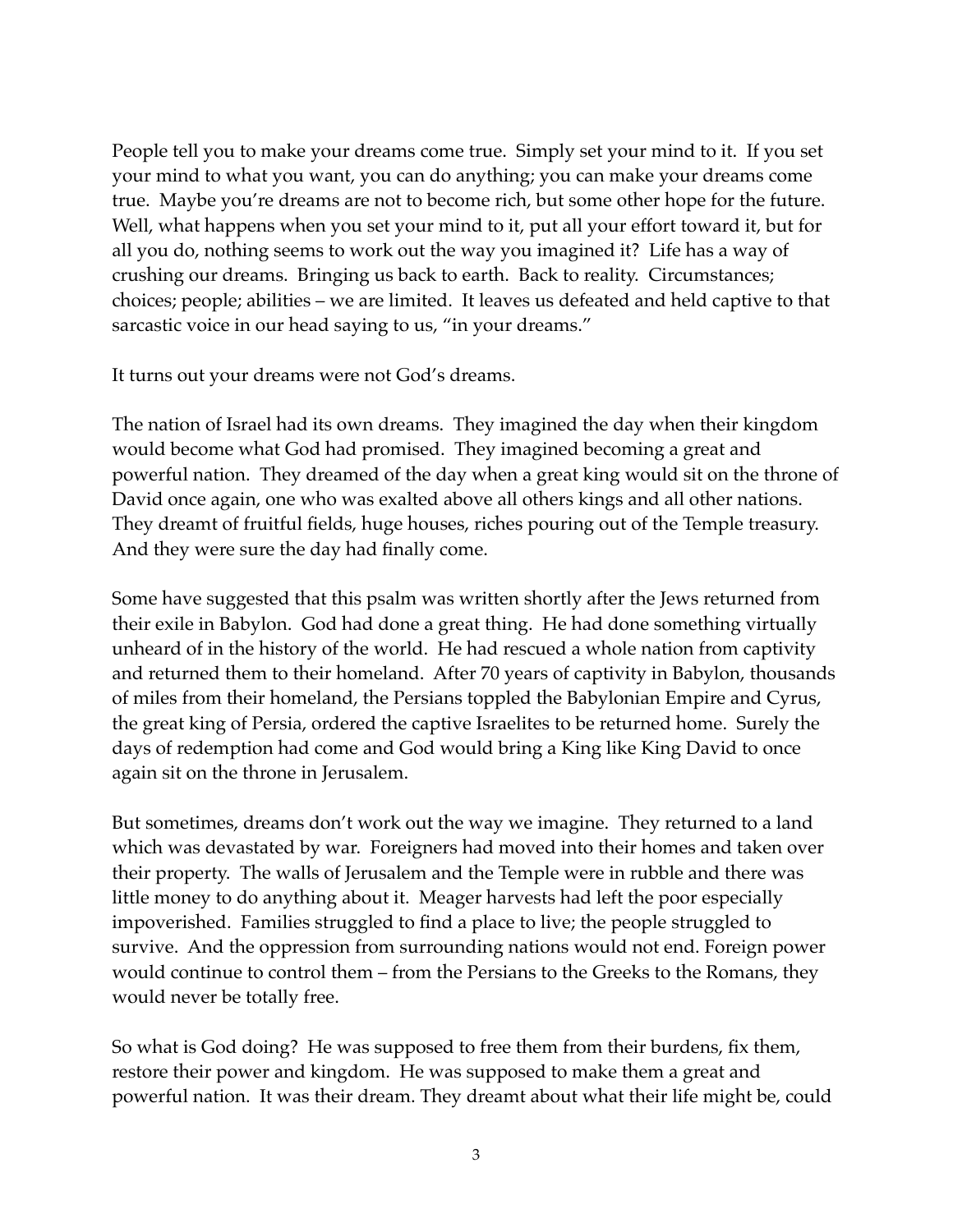be, should be; but circumstances; choices; people; abilities – it leaves them defeated, held captive to reality; captive to that sarcastic voice, saying, "in your dreams."

It turns out their dreams were not God's dreams.

So maybe our dreams need to change. Maybe we should not be thinking in terms of what life in this world might be, could be, should be.

The captivity of Zion is not about our earthly poverty or troubles. The real captivity is either when we look for God to accomplish our self-made dreams; or when we don't trust Him to accomplish His own dreams. This is our spiritual poverty. Sin is what leads us to come up with false dreams and false hopes in what our life might be; could be; should be. Sin is what corrupts and ruins our dreams and then makes us bitter about it; sin is what makes us want to see things work out the way we imagined it, rather than the way God imagined it.

"Bring back our captivity, O LORD, as the streams in the South." This is the prayer of Zion. We are praying for God to to free us, but giving us Christ. Christ is the freedom God brings. Belonging to Zion is not about our earthly dreams, it is about heavenly dreams – it is about dreaming God's dreams. This psalm is all about Christ.

"The Spirit of the Lord God is upon Me, Because the Lord has anointed Me To preach good tidings to the poor; He has sent Me to heal the brokenhearted, To proclaim liberty to the captives, And the opening of the prison to those who are bound; … To console those who mourn in Zion, To give them beauty for ashes, The oil of joy for mourning, The garment of praise for the spirit of heaviness … to raise up the former desolations and repair the ruined cities." (Isaiah 61:1ff).

God has a dream; and in it, He imagines a King would sit on the throne of David and His kingdom coming to earth; fruitful fields and restored cities… But sometimes dreams don't work out the way we imagined.

He comes in tears of suffering. There is no room for him in the inn. His parents are poor Mary and Joseph. He is born in a barn. And He dies on a cross. But this was God's dream; a dream whereby His kingdom would come and the captives would be free. So He came to Joseph in a dream saying, "And she will bring forth a Son, and you shall call His name Jesus, for He will save His people from their sins."

Christ frees us from sin. He liberates us from bondage to self-made dreams of what we might be; could be; should be – and instead makes us realize what we really are: sinners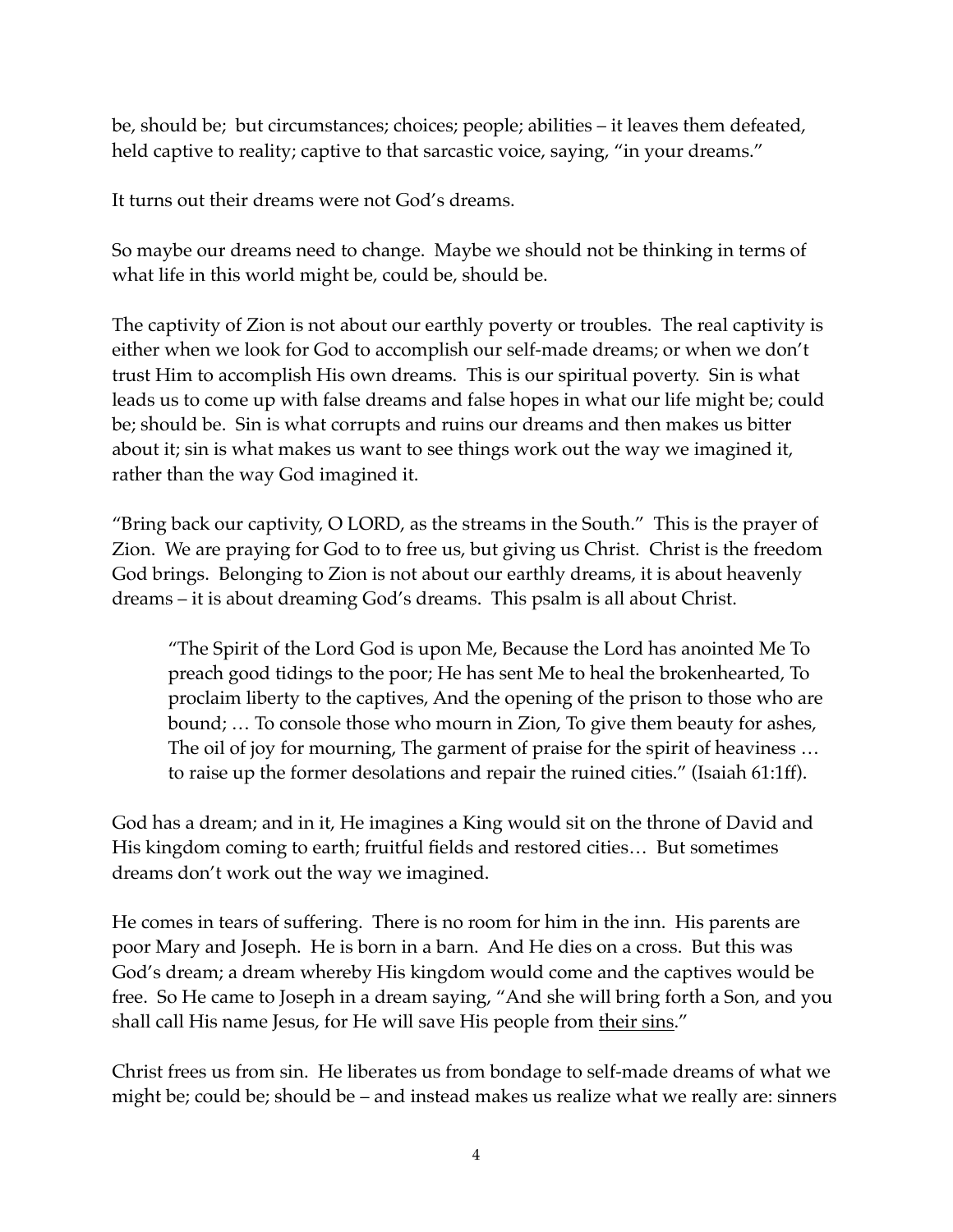in need of redemption. Christ frees us to trust His promises, no matter the circumstances, the choices, the people, or the abilities. He frees us – to be content with the circumstances; to be forgiven for the bad choices; to forgive others for what they've done; to be thankful for whatever abilities we do have. He frees us to dream God's dreams. And in those dreams – you are free. He brings back the captivity of Zion and frees you to hope not in the things of this life, but in the future God is working; a future which will be revealed in the time God has appointed; a joy that will not be full until the final harvest.

"Those who sow in tears; shall reap in joy." You scatter your seed on dry ground; you try to cultivate a desert wasteland; and for all you do, for all you do sow God's word among the fields; for all you do to scatter your lives and efforts for the Lord – it never seems to turn out the way you imagine. But that is just the point. These are not our dreams and the results are not ours to accomplish. So it is ok to cry; we should shed tears over the sad state of our lives, our sins; and the sad state of this world. We should mourn in repentance; in hope of the forgiveness that Christ has won and the redemption that He brings – for in these tears, streams burst forth in the desert. THose who sow in tears shall reap in joy." You are like those in a dream, who sees the final outcome. you cry become as streams in the desert, which water the earth and in the LORD's good work and purpose will return a harvest. You will doubtless come again with rejoicing, bringing your sheaves with you.

This psalm is about the final redemption. Some have seen this psalm applying to Israel when they returned from captivity in Babylon. But this psalm is about so much more. For that redemption was only a small glimpse of what God was imagining. "The LORD has done great things for us and we are glad." In our dreams yes, but some dreams come true.

A family dreams of building a future together – one big happy family, and it comes true. They decide that the best thing to do is to move into an apartment for now. He decides to give up the business and work full time as a builder for a bigger company. And with the more consistent paychecks and by cutting a few things out of the budget, she is able to stay home. He works steadier hours. Sure it was not their dream, they don't have the big back yard with the pool and playground – but they can eat their dinners and have their devotions together every evening as a family. They have found contentment with the circumstances and by dreaming God's dreams, they are free.

A young girl dreams of becoming a musician, and her dreams come true. Not in the way she first imagined. Now that she's a mother and wife, she knows her dreams are in her kids. And she teaches them to sing hymns. She teaches them play an instrument.